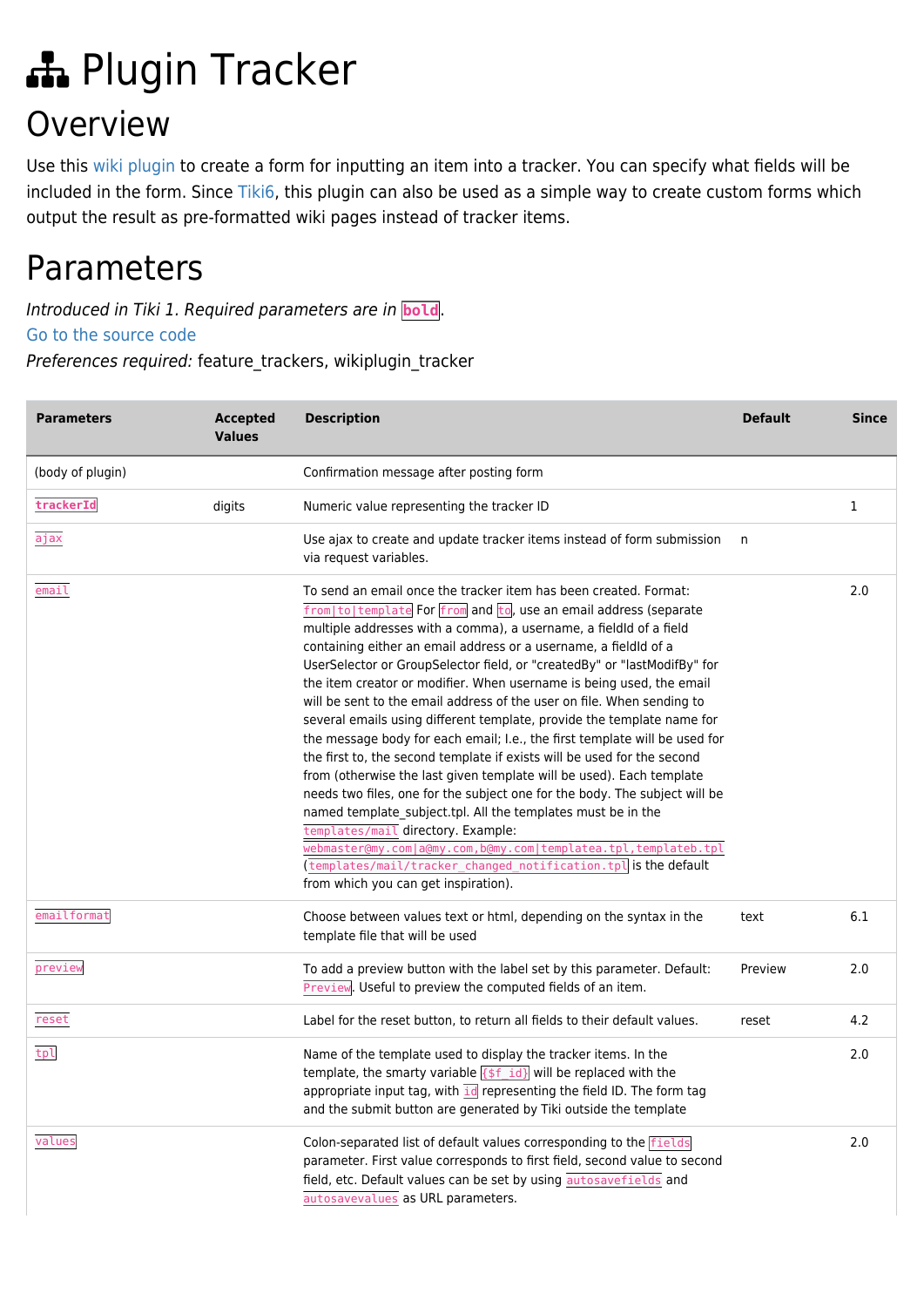| action                | separator: :                           | Colon-separated labels for form submit buttons. Default is Save. When<br>set to NONE, the save button will not appear and values will be saved<br>dynamically.                                                                                         | Save                  | 1            |
|-----------------------|----------------------------------------|--------------------------------------------------------------------------------------------------------------------------------------------------------------------------------------------------------------------------------------------------------|-----------------------|--------------|
| action_style          | separator: :                           | Sets button style classes for action buttons. If multiple buttons have<br>been set in the action parameter, the same number of colon-separated<br>styles must be set here. Example: btn btn-secondary: btn btn-<br>success:btn btn-primary float-right | btn btn-<br>secondary | 14.1         |
| rulesparent           | text                                   | JQuery selector for the parent object to show or hide when executing<br>field rules.                                                                                                                                                                   | .form-group:first     |              |
| fieldtofilter         |                                        | Field to filter user tracker items to: view="user&field"                                                                                                                                                                                               |                       | 15.3         |
| fieldtofiltervalue    |                                        | Value to filter user tracker items to: view="user&field"                                                                                                                                                                                               |                       | 15.3         |
| fieldsfilldefaults    |                                        | Colon-separated list of default values for Multiple Fill Fields.                                                                                                                                                                                       |                       | 9.0          |
| fieldsfillseparator   |                                        | Choose separator between fields in each line of the Multiple Fill text<br>area. Default is pipe $($                                                                                                                                                    |                       | 9.0          |
| chosenGroup           | text                                   | The user enters this group via the registration (only a single group<br>name is supported)                                                                                                                                                             | Registered            | 15.0         |
| status                |                                        | Status of the item used in combination with:<br>view="user" or view="user&field"                                                                                                                                                                       |                       | 6.0          |
| rules                 | alpha                                  | Set up rules on field definitions to show and hide fields conditionally.                                                                                                                                                                               | n                     |              |
| userfieldtofilter     |                                        | User field to filter user tracker items to: view="user&field"                                                                                                                                                                                          |                       | 15.3         |
| fieldtofiltercriteria | (blank)<br>creationAsc<br>creationDesc | If more than one item found, will choose under this criteria. Used in<br>combination with: view="user&field"                                                                                                                                           |                       | 15.3         |
| showmandatory         | (blank)<br>У<br>n                      | Indicate mandatory fields with an asterisk (shown by default).                                                                                                                                                                                         | y                     | 1            |
| newstatus             | (blank)<br>o<br>р<br>c                 | Default status applied to newly created or saved items.                                                                                                                                                                                                |                       | 2.0          |
| outputwikinamespace   | pagename                               | Name of namespace that is used for the wiki page that is created when<br>outputting to a wiki page.                                                                                                                                                    |                       | 13.0         |
| registration          | (blank)<br>У<br>n                      | Add registration fields such as Username and Password for use in<br>registration trackers                                                                                                                                                              | n                     | 6.0          |
| showdesc              | (blank)<br>У<br>n                      | Show the tracker's description (not shown by default)                                                                                                                                                                                                  | n                     | 1            |
| showfieldsdesc        | (blank)<br>у<br>n                      | Show the tracker's field descriptions (shown by default)                                                                                                                                                                                               | y                     | 12.1         |
| showstatus            | (blank)<br>у<br>n                      | Show the status of the items (not shown by default)                                                                                                                                                                                                    | n                     | 5.0          |
| showtitle             | (blank)<br>у<br>n                      | Display the title of the tracker at the top of the form (not shown by<br>default)                                                                                                                                                                      | n.                    | $\mathbf{1}$ |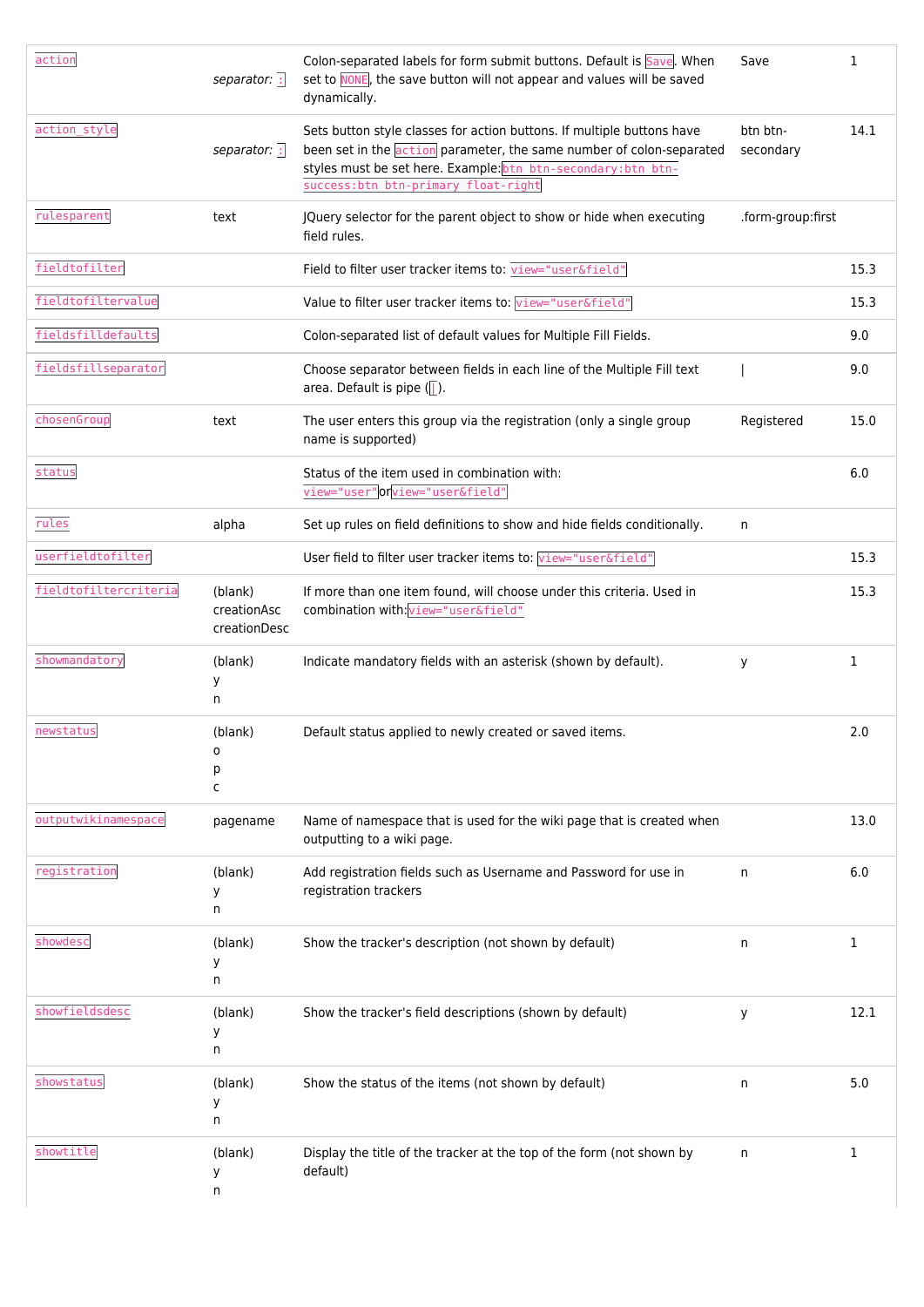| sort                     | (blank)<br>у<br>n                                 | Display columns in the order listed in the fields parameter instead of by<br>field ID (field ID order is used by default)                                                                                                                                                                                                                                                                                                   | n | 2.0  |
|--------------------------|---------------------------------------------------|-----------------------------------------------------------------------------------------------------------------------------------------------------------------------------------------------------------------------------------------------------------------------------------------------------------------------------------------------------------------------------------------------------------------------------|---|------|
| transactionStep          | digits                                            | Transaction step number specifying the order of the transaction steps.<br>The first step must be.                                                                                                                                                                                                                                                                                                                           | 0 | 15.0 |
| transactionName          | alpha                                             | The transaction identifier. This identifier connects the various trackers<br>into a single transaction. Must be unique per transaction. The multiple<br>steps in a single transaction must share the same transaction name.                                                                                                                                                                                                 |   | 15.0 |
| transactionPreviousURL   | url                                               | The page to go back to when the "previous" button is clicked.                                                                                                                                                                                                                                                                                                                                                               |   | 18.4 |
| transactionPreviousLabel | text                                              | Text for the "previous" button label.                                                                                                                                                                                                                                                                                                                                                                                       |   | 18.4 |
| url                      | url<br>separator: :                               | URL the user is sent to after the form is submitted. The string itemId<br>will be replaced with $\frac{1 \text{ termId} - x}{1 \text{ termId} - x}$ where $\frac{x}{x}$ is the new (or current) itemid.<br>This parameter can be used in combination with the TABS plugin using<br>?cookietab=1&itemId (change the cookietab parameter's value<br>depending on the tab you want the user to be sent to).                    |   | 1    |
| target                   | (blank)<br>_blank<br>_parent<br>_self<br>$_t$ top | Set the target parameter for the url (determines whether target will<br>open in a new page, etc.)                                                                                                                                                                                                                                                                                                                           |   | 4.0  |
| validateusers            | (blank)<br>у<br>n                                 | Here one can overrule the default validate users by e-mail preference.                                                                                                                                                                                                                                                                                                                                                      |   | 15.0 |
| view                     | (blank)<br>group<br>page<br>user<br>userandfield  | Determine which items will be affected byt the form. If set to user and<br>trackerId is not set, then the user tracker associated with the default<br>group will be affected. If <i>trackerId</i> is set, then the item associated with<br>the user in that tracker will be affected. If set to page, the item<br>associated with that page will be affected (trackerId must be set in<br>this case).                       |   | 1    |
| colwidth                 | ## or ##%                                         | Specify the width in pixels or percentage of the first column (the labels)<br>in the tracker form.                                                                                                                                                                                                                                                                                                                          |   | 3.0  |
| wiki                     | pagename                                          | Name of the wiki page containing the template to display the tracker<br>items. This page must have the permission tiki puse as template<br>assigned to the Anonymous group to be used as a template.                                                                                                                                                                                                                        |   | 2.0  |
| autosavevalues           | text<br>separator: :                              | Colon-separated values corresponding to autosavefields. Special<br>syntax cases:<br>$\overline{\text{categorical}}(x)$ - selects the first child category under a category with<br>ID $\times$ for use in a category field<br>category $(x)$ - selects a category with this ID $\sqrt{x}$ for use in a category<br>field<br>preference(x) - inserts the value of the preference with $\times$ being the<br>preference name. |   | 5.0  |
| discarditem              | (blank)<br>У<br>n                                 | Used with outputtowiki - whether to discard the tracker item itself<br>once the wiki page is created, so that, in effect, the tracker is just a<br>vehicle to create form fields to facilitate creating wiki pages.                                                                                                                                                                                                         |   | 6.0  |
| formtag                  | (blank)<br>у<br>n                                 | If set to Yes $(y)$ , the tracker is contained in a<br>tag and has action buttons                                                                                                                                                                                                                                                                                                                                           | У | 6.4  |
| embedded                 | (blank)<br>у<br>n                                 | Embedded                                                                                                                                                                                                                                                                                                                                                                                                                    | n | 1    |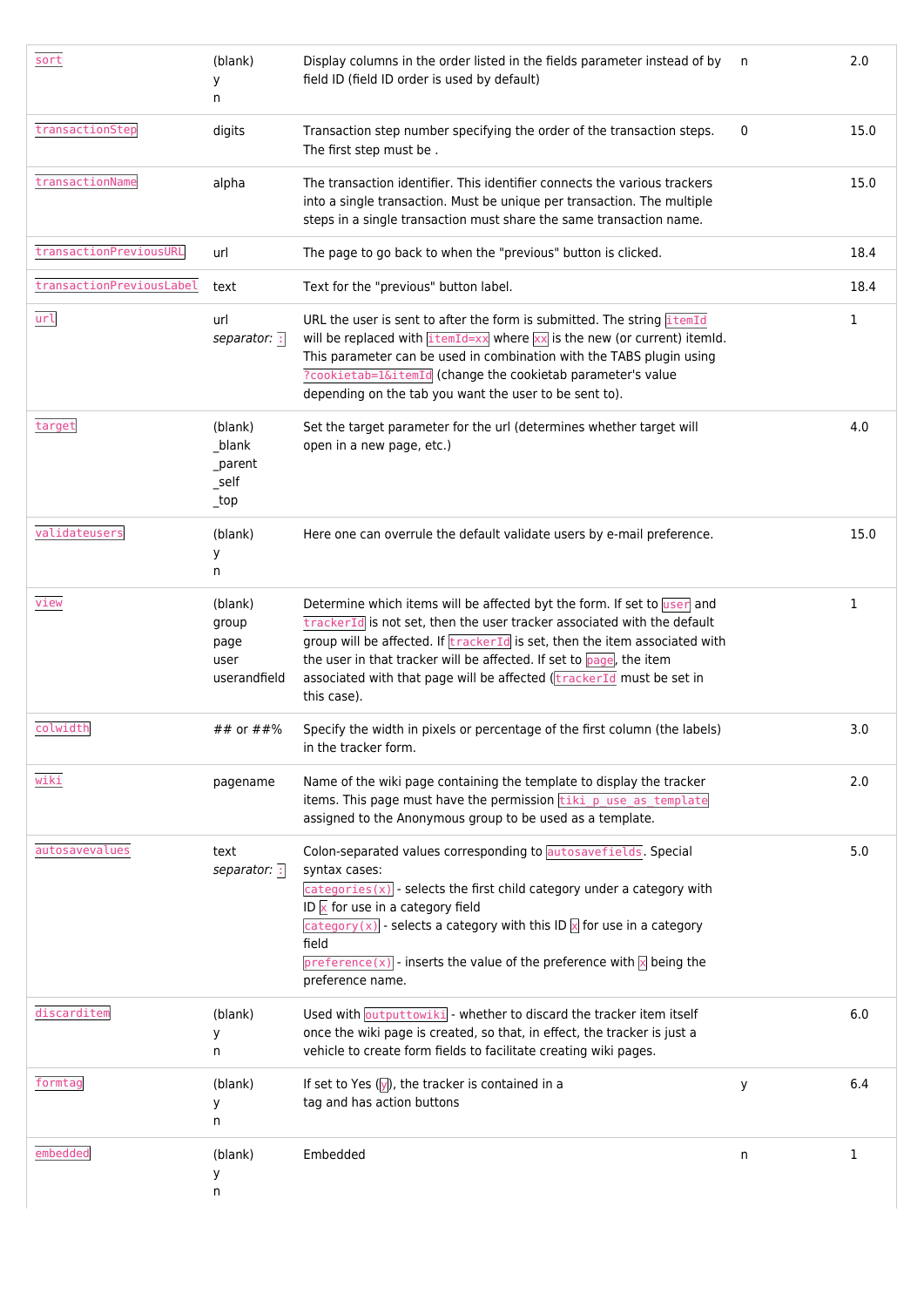| transactionFinalStep | (blank)<br>у<br>n      | Indicate whether this is the final transaction step                                                                                                                                                                                                                                                                                                                                                                      |    | 15.0         |
|----------------------|------------------------|--------------------------------------------------------------------------------------------------------------------------------------------------------------------------------------------------------------------------------------------------------------------------------------------------------------------------------------------------------------------------------------------------------------------------|----|--------------|
| ignoreRequestItemId  | (blank)<br>у<br>n      | Do not filter on the parameter itemId if in the url (default is to filter)                                                                                                                                                                                                                                                                                                                                               | n  | 6.0          |
| urlparams            | url<br>separator: :    | Input form parameters (or field IDs) separated by a colon (:) to pass<br>them in the URL after the form is submitted and redirected to the URL<br>specified in the url param. Example: urlparams="1:2:3:trackit".<br>Enter $\mathbb F$ to keep all the submitted parameters in the URL.                                                                                                                                  |    | 19.0         |
| overwrite            | (blank)<br>у<br>n      | Overwrite current field values of the item with the input values. Does<br>not overwrite wiki pages and does not work when the discarditem<br>parameter is set to Yes $(y)$ .                                                                                                                                                                                                                                             | n. | 6.0          |
| outputwikirelation   | (blank)<br>у<br>n      | Store tiki.wiki.linkeditem and tiki.wiki.linkedfield relation<br>from the created wiki page when outputting to a wiki page. Optionally,<br>(separate feature to be turned on in admin panel) these relations are<br>used to sync page renames with the field specified in output towiki,<br>and also optionally to redirect page viewing to the tracker item instead<br>(where you can then include the page if needed). | n  | 13.0         |
| outputwiki           | pagename               | Name of the wiki page containing the template to format the output to<br>wiki page. Must be set for outputtowiki to work. The template can<br>contain variables to represent fields, for example $\{ $f_6 \}$ would result in<br>the value of fieldld 6. Also $\sqrt{5f_i\text{itemId}}$ can be used for the itemid and<br>if you have set register to yes, you can use {\$register_login} and<br>{\$register_email}     |    | 6.0          |
| fields               | separator: :           | Colon-separated list of field IDs to be displayed in the form as input<br>fields. If empty, all fields will be shown. Example: $2:4:5$                                                                                                                                                                                                                                                                                   |    | $\mathbf{1}$ |
| itemId               | digits                 | ItemId identifying the item to be edited.                                                                                                                                                                                                                                                                                                                                                                                |    | 3.0          |
| fieldsfill           | separator: :           | Colon-separated list of field IDs to be filled with multiple values, to<br>create multiple items in one save. If empty, only one item will be<br>created. Only for item creation. Example: 2:4:5                                                                                                                                                                                                                         |    | 9.0          |
| outputtowiki         | digits                 | Output result to a new wiki page with the name taken from the input for<br>the specified fieldId                                                                                                                                                                                                                                                                                                                         |    | 6.0          |
| autosavefields       | digits<br>separator: : | Colon-separated list of field IDs to be automatically filled with values<br>upon save.                                                                                                                                                                                                                                                                                                                                   |    | 5.0          |
| levelupfields        | digits<br>separator: : | Used with the autosavefields and autosavevalues parameters. Colon-<br>separated list of field IDs being auto-saved where the specified auto-<br>save value will not take effect if it is less than or equal to the current<br>value of the field                                                                                                                                                                         |    | 8.0          |

# Administration

- You can limit the tracker fields that can be used in this plugin in the field admin panel of the tracker: "Field is public? for use with [trackerlist plugin](https://doc.tiki.org/PluginTrackerList) option For Tiki 9.x, the User Selector field (the "userId" field in your tracker, perhaps), edit the field, Permissions, Visibility, Visible by All (even though that's counter-intuitive (you want those items private to that use)).
- If you have a tracker that has only one item per user/IP or if you use the plugin with the param view=user, the plugin will automatically prefill the item if that already exists.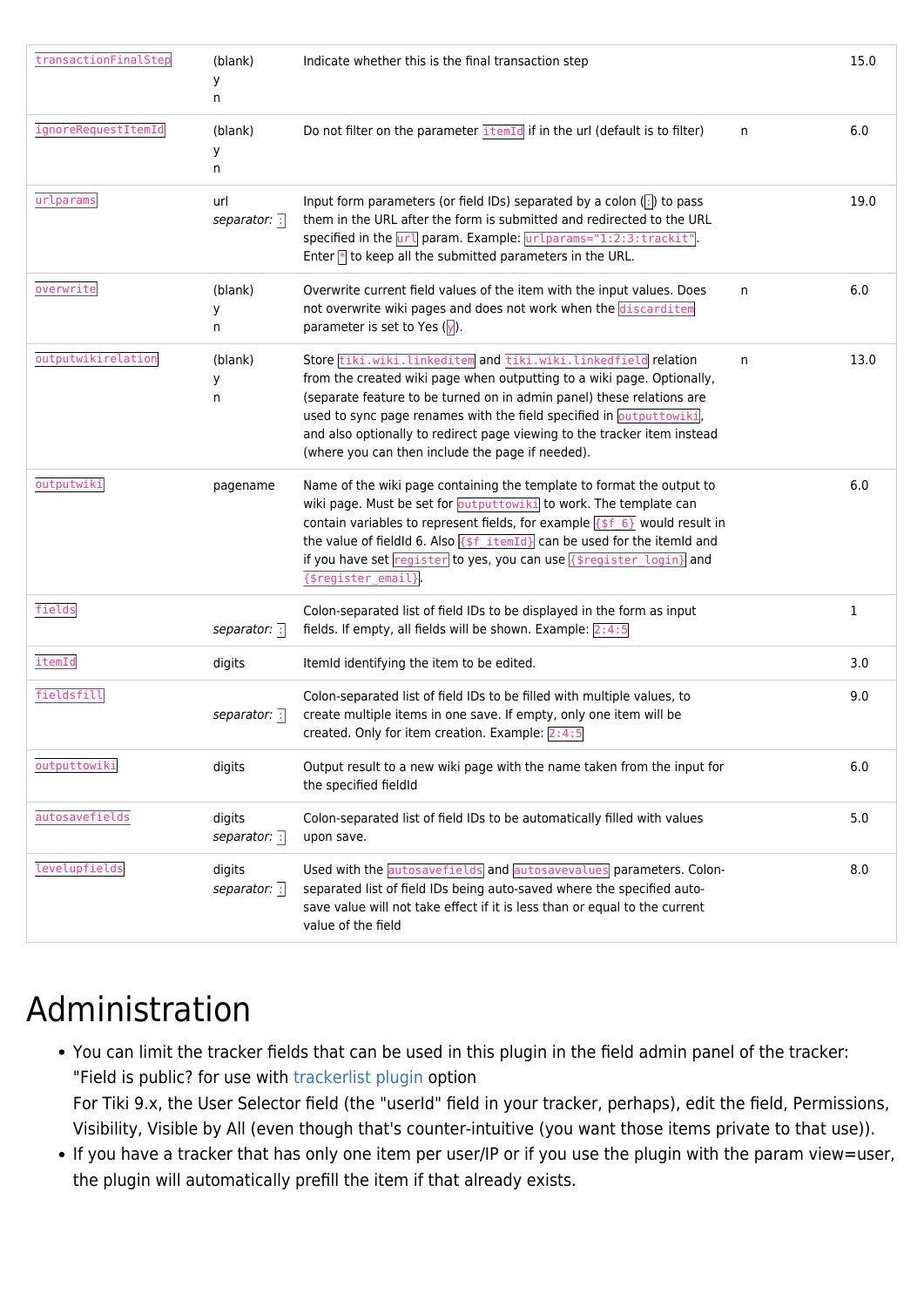# Examples

{TRACKER(trackerId="1" fields="1:3:4" action="Send")} Thanks for your contribution! {TRACKER}

# How to pre-fill some fields

In some situation you want to go to a TRACKER page (in our example named SubmitOrder) where fields are automatically pre-filled. In this case you can use an URL like this:

tiki-index.php?page=SubmitOrder&autosavefields=1&autosavevalues=tikiwiki

When in the page SubmitOrder, you click on Save, and the field 1 will be filled with the value  $\frac{t}{t}$ ikiwiki. If the field 1 is multivalue field (ex: category), the value will be added to the potentially additional value the user has selected whatever the user does.

Tip:

The construction of such URL can use the feature 'Wiki argument variables' (see [Advanced Wiki Syntax usage examples](https://doc.tiki.org/Advanced-Wiki-Syntax-usage-examples#How_to_display_URL_param_in_a_page_or_the_page_name_or_the_user_name)) tiki-index.php?page=SubmitOrder&autosavefields=2:3&autosavevalues={[]{itemId}[]}:{[]{page}[]}

You could also use the url parameter "**prefills**" with the corresponding "**values**". See more information here:

- [PluginTracker Advanced](https://doc.tiki.org/PluginTracker-Advanced)
- [PluginTrackerPrefill](https://doc.tiki.org/PluginTrackerPrefill)

See also [PluginTrackerList](https://doc.tiki.org/PluginTrackerList) to see how to use the parameter url to transfer an itemId to an URL or [PluginJQ](https://doc.tiki.org/PluginJq) if you want to use jQuery.

# How to fill an item in more than one step

If you want to fill some fields of an item in a page and to fill some other ones in another page, you need to use the param url with the *itemId* option.

Example (uses [SEFUrl](https://doc.tiki.org/SEFUrl) enabled links):

Page1

{tracker trackerId="1" fields="1:2:3" url="Page2?itemId"}

#### Page2

{tracker trackerId="1" fields="4:5:6" url="Page3?itemId"}

Page3 - the final one that will display the currently submitted itemId:

```
{trackerlist trackerId="1" fields="1:2:3:4:5:6"}
```
It is also possible to use tabs and link to each tab using "cookietab".

Note that the tracker item will be saved by sequence so you better check that no mandatory field rules are on the way.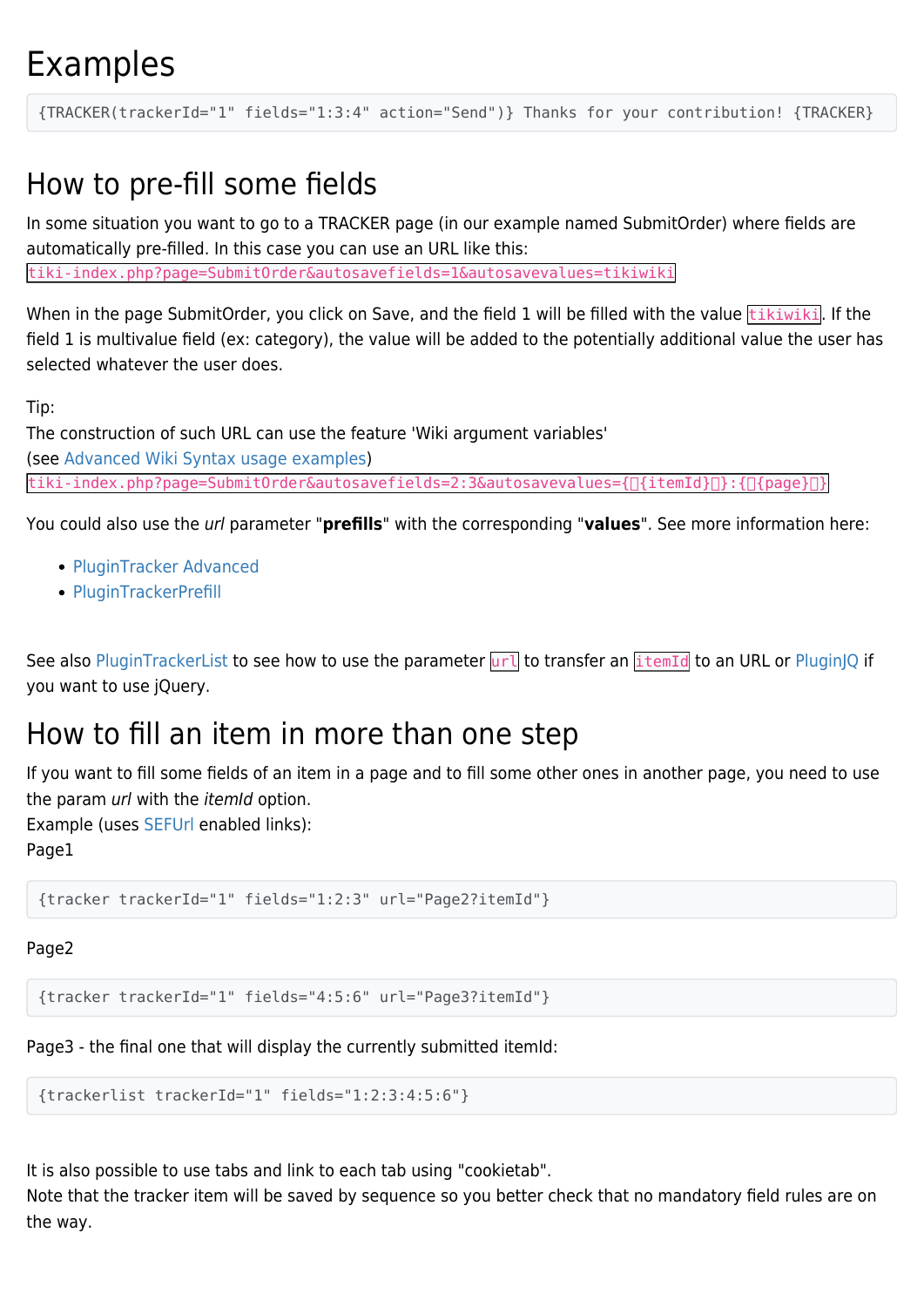```
{TABS(tabs="First Tab|Second Tab|Third Tab")}
{tracker trackerId="1" fields="1:2:3" action="Next" url="pageName?cookietab=2&itemId"}
/////
{tracker trackerId="1" fields="4:5:6" action="Next" url="pageName?cookietab=3&itemId"}
/////
{TRACKER(trackerId="1" fields="7:8:9" action="Save")}Saved!{TRACKER}
{TABS}
```
# How to put multiple tracker plugins into a single transaction?

#### New in [Tiki15](https://doc.tiki.org/Tiki15)

Plugin tracker's transaction feature enables a sequence of trackers to be chained into a single transaction, which is submitted only after the user submits the last tracker form. Otherwise the transaction is cancelled. The easiest way to use the feature is to create a wiki page for each of the steps. Here is an example.

1. wiki page: Register+Step+1

```
{tracker trackerId="1" fields="2" action="Next" ignoreRequestItemId="y" registration="y"
chosenGroup="Registered" transactionName="RegistrationTransaction" transactionStep="0"
transactionFinalStep="n" url="Register+Step+2"}
```
2. wiki page: Register+Step+2

```
{tracker trackerId="2" fields="4" action="Finish" ignoreRequestItemId="y"
transactionName="RegistrationTransaction" transactionStep="1" transactionFinalStep="y"}
```
The registration and the tracker records of  $\frac{1}{k}$  trackerId 1 and 2 will only get saved after the user presses Finish on Register+Step+2.

# How to write a template to display the form elements on the wiki page where the plugin is saved

As mentioned, in a template, use the  $\{ \}$   $\{ \}$  syntax to insert the value of fieldId=**id**.

It is also possible and nowadays recommended to use the  $\frac{1}{5}$  permanentname<sup>}</sup> syntax to insert the value of **''permanent name"** of the tracker field **instead of the id**.

It is also recommended to use a specific custom prefix for all fields of a tracker (one prefix per tracker) to allow to reuse and to provide existing trackers easily with a profile. Syntax:  $\{S_f$  prefix permanentname<sup>}</sup>. The prefix can be set in the tracker preference settings.

It is also possible to insert the *ItemId* itself, which is useful to create new wiki pages with tracker plugins inside. To do this you'll have to add an [Auto-Increment Field](https://doc.tiki.org/Auto-Increment-Field) to your tracker, with the appropriate options to auto-fill it with the *itemId*. This new field content (*itemId* value) can then be inserted in the template with the syntax seen above.

Since [Tiki 15.1,](https://doc.tiki.org/Tiki15) wiki page templates can be (optionally) used for email notifications using the "**wiki:page name tpl**" format instead of template name.tpl files in the templates/mail dir. Tiki will use a page "page name subject tpl" if found.

Please mind, that wiki pages are more for quick and easy use cases, for testing and for proof of concept, whilst  $[t_{\rm b}]$  files in the server directory are more reliable and much better to handle in larger projects or for advanced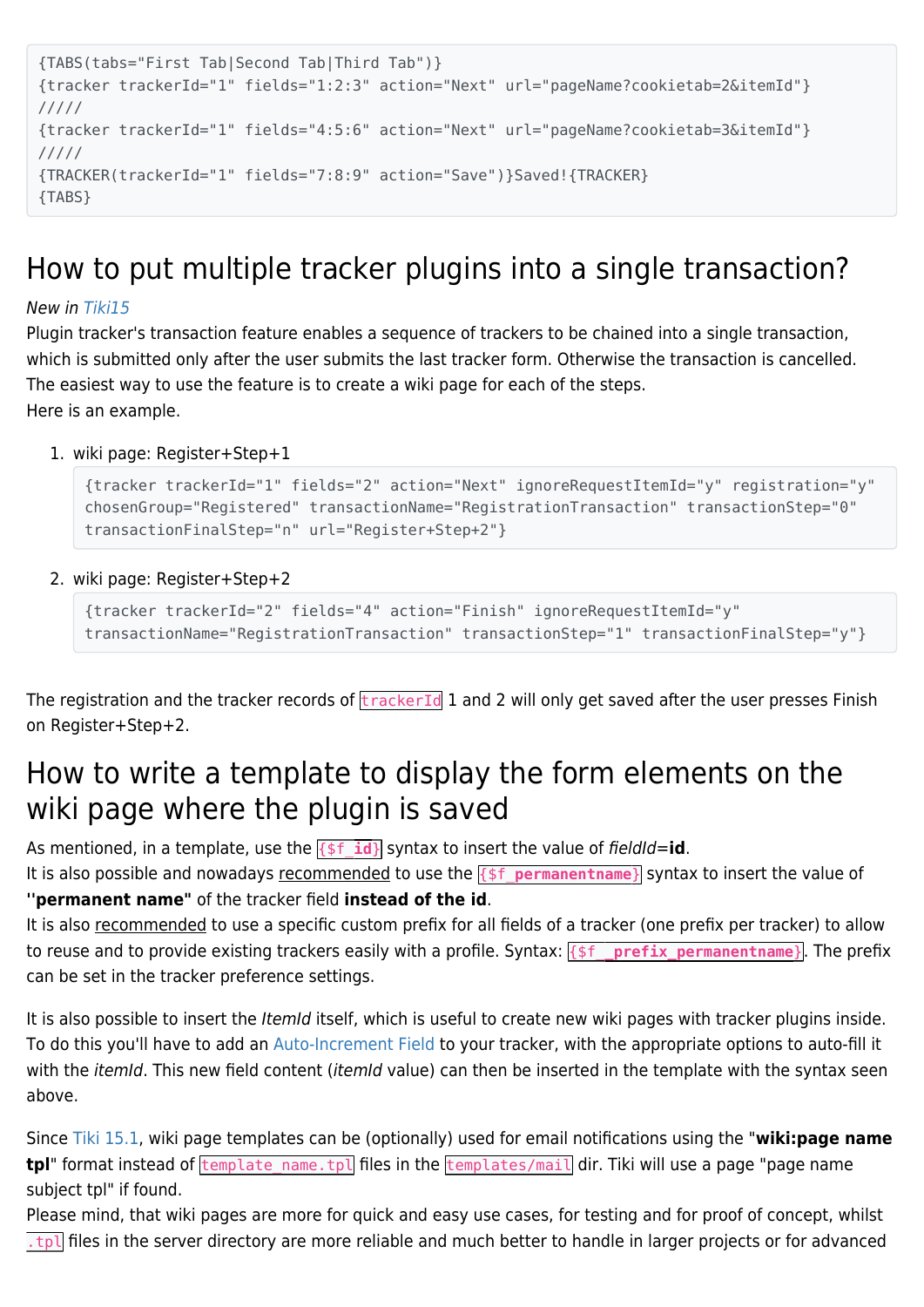Mind:  $\lceil \frac{t}{v} \rceil$  templates for emails are stored in the folder  $\lceil \frac{t}{v} \rceil$ 

# How to go from TRACKERLIST to TRACKER on this item

{trackerlist trackerId="1" fields="1:2:3:4:5:6" url="Page1?itemId"}

# Email How to send email to a recipient when new tracker item is created

You can use the parameter  $\sqrt{enail}$  to send an email once the tracker item has been created.

The format for the email parameter is: from|to|template.

- **from** is the sender email that will be used for the notification. Multiple addresses can be set (separate multiple addresses with a comma)
- **to** is the recipient(s) to whom the email address will be sent. Multiple addresses can be set (separate multiple addresses with a comma). Since Tiki 11 (maybe earlier) you can set a tracker field (same item) being used in the tracker plugin template (required).
- **template** is the template(s) to be used for email subject and body. (separate templates can be used) Using several emails and several templates it is possible to send different email (different subject & body) to different people. (see examples below)
- The following values can be used for *from* and *to*:
	- **email(s)**, **username(s)**, **fieldId(s)** or **createdBy**

createdBy was added in [Tiki 17](https://doc.tiki.org/Tiki%2017) and might be back-ported to 16.

username sends to the email of the registered user account and *createdBy* sends to the email of the currently logged in creator of the item.

Since [Tiki 15 .1,](https://doc.tiki.org/Tiki15) Tracker plugin allows [Items List fields](https://doc.tiki.org/Items-List-and-Item-Link-Tracker-Fields) to be used as the **to** or **from** fields in the email parameter. They will be shown in the form as read only labels. This might be useful in cases such as:

- One tracker defines business shops, with its members to be notified of changes related to that shop. And...
- A second tracker handles data of products from shops, and they have:
	- $\circ$  one field as Item link to relate the product with their corresponding shop where they sell it.
	- o another field from the second tracker is an Items list, to indicate the person to be notified, as user defined in the first tracker for that shop.
- You use the email parameter in a plugin tracker call to tracker 2, using the field corresponding to the person (as field id in tracker 2) as the recipient or sender of the email.

Since [Tiki 16.3,](https://doc.tiki.org/Tiki16) email recipients option allows to set fieldId of a [UserSelector](https://doc.tiki.org/User-selector) (including multiple users selected) and [GroupSelector.](https://doc.tiki.org/Group-selector)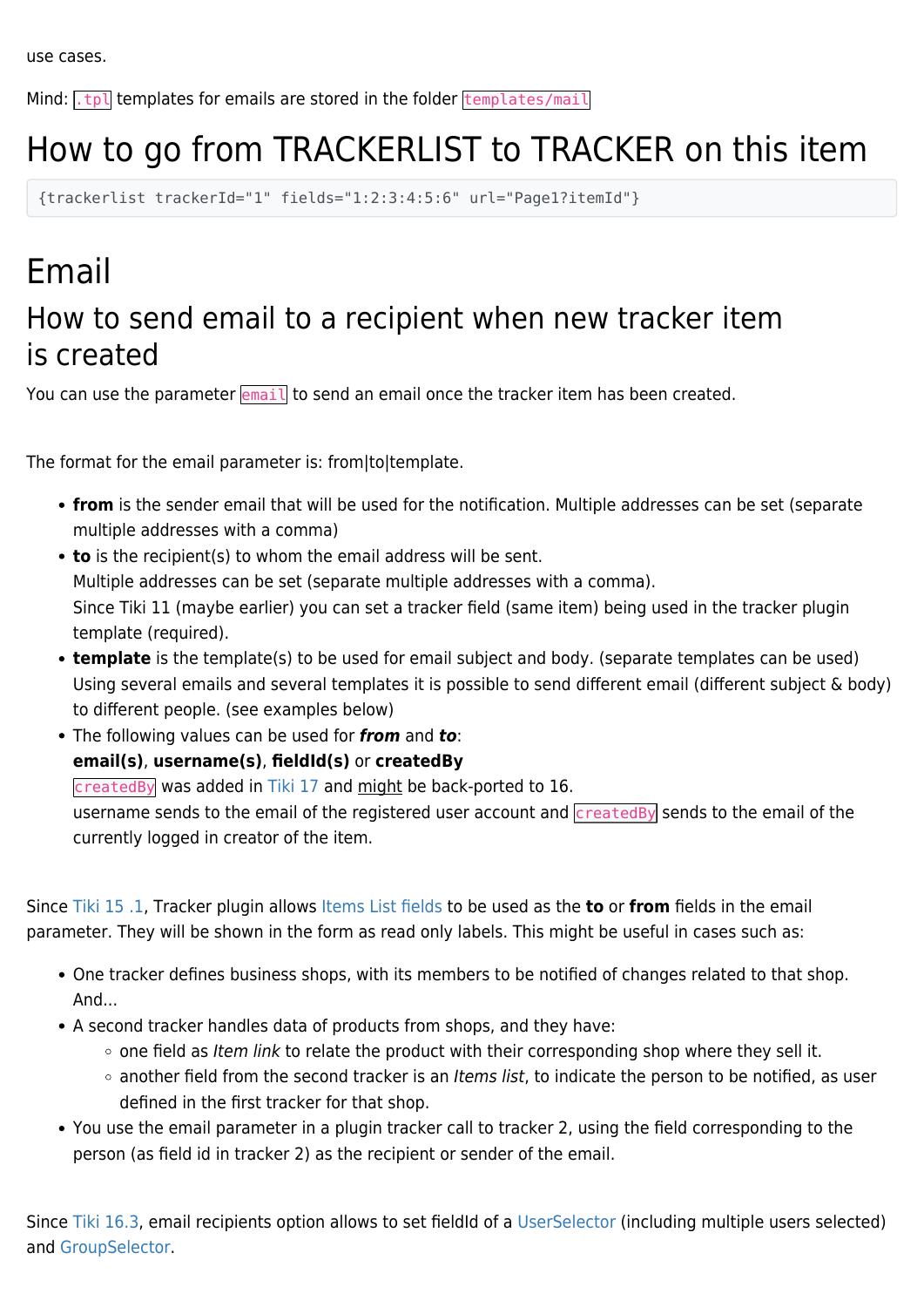### Basic plugin usage

#### **single recipient, single template**

```
{TRACKER(trackerId="1" fields="1:2:3" action="Send"
email="sender@domain.com|recipient@domain.com|templatename.tpl")}{TRACKER}
```
#### **single recipient (creator), default site sender, basic default template (for quick proof of concept)**

```
{TRACKER(trackerId="15" action="Send" email="|createdBy|")}
Thank you for submitting an issue.
We will come back to you as soon as possible.
What do you want to do now: ((Issue Tracker|submit another issue)) or ((HomePage|browse the
website))?
{TRACKER}
```
#### **single recipient (creator), custom sender, custom template for body, default basic subject**

{TRACKER(trackerId="15" action="Send" email="info@example.com|createdBy|mytemplate.tpl")} Thank you for submitting an issue. We will come back to you as soon as possible. What do you want to do now: ((Issue Tracker|submit another issue)) or ((HomePage|browse the website))? {TRACKER}

#### **single recipient (creator), custom sender, custom template for body, custom subject template**

```
{TRACKER(trackerId="15" action="Send"
email="info@example.com|createdBy|mytemplate.tpl,mytemplate_subject.tpl")}
Thank you for submitting an issue.
We will come back to you as soon as possible.
What do you want to do now: ((Issue Tracker|submit another issue)) or ((HomePage|browse the
website))?
{TRACKER}
```
### Advanced plugin usage

#### **multiple recipients, single template**

```
{TRACKER(trackerId="1" fields="1:2:3" action="Send"
email="sender@domain.com|recipient_1@domain.com,recipient_2@domain.com,recipient_3@domain.com|
templatename.tpl")}{TRACKER}
```
In this case it will send the same notification to recipient 1, recipient 2 and recipient 3.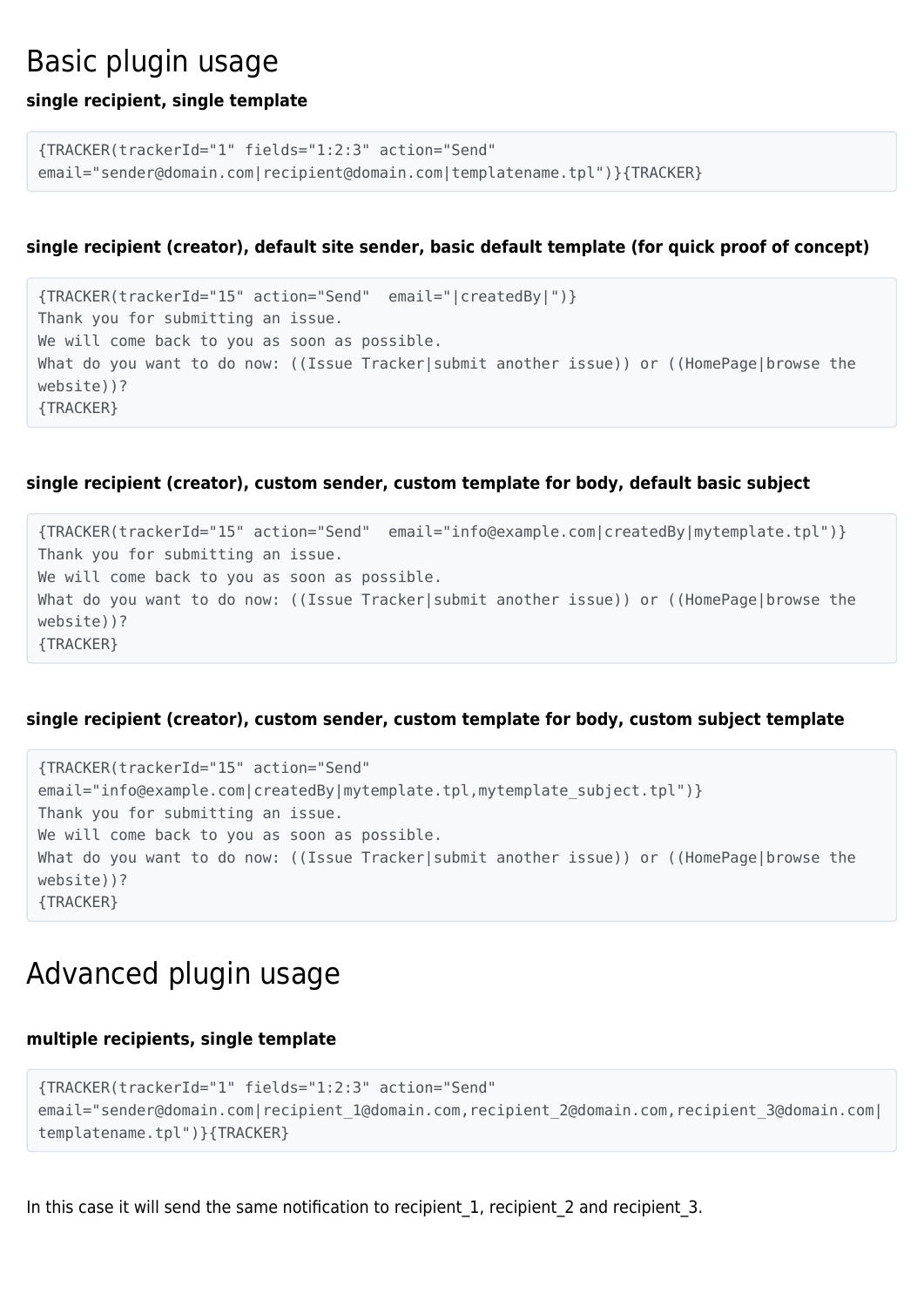```
{TRACKER(trackerId="1" fields="1:2:3" action="Send"
email="sender@domain.com|recipient_1@domain.com,recipient_2@domain.com,recipient_3@domain.com|
templatename a.tpl,templatename b.tpl,templatename c.tpl")}{TRACKER}
```
In this case each recipient will receive a different notification. The recipient 1 will receive email using template a, recipient 2 will receive email using template b and recipient 3 will receive email using template 3.

#### **creator plus second recipient, two different body templates and two different subjects**

```
{TRACKER(trackerId="15" action="Send"
email="info@example.com|admin@mysite.com,createdBy|admin-template.tpl,creator-
template.tpl,admin-template_subject.tpl,creator-template_subject.tpl")}
Thank you for submitting an issue.
We well come back to you as soon as possible.
What do you want to do now: ((Issue Tracker|submit another issue)) or ((HomePage|browse the
website))?
{redirect page="Test-Tracker-Creator-Email"}
{TRACKER}
```
**single recipient (field), custom sender, custom template to fill the tracker plugin, custom template for body, custom subject template**

Wiki page

```
{TRACKER(trackerId="15" action="Send" email="info@exemple.com|12|mytemplate.tpl"
wiki="Template page")}Thank you!{TRACKER}
```
#### Template page

```
{TR()}Name{TR}: {$f_11}
{TR()}Email address{TR}: {$f_12}
```
When filling the form (using the template) the email address from the field 12 will be used as recipient.

# Templates (to create the email subject and email body)

Each template needs two files, one for the subject one for the body. All the templates must be in the templates/mail directory or (since Tiki15.1) in wiki pages and specified as "**wiki:page name tpl**" (you have to include the "**tpl**" exact word in the name without a dot, and place it, for instance, at the end).

### Email body and subject naming conventions

The naming of these files needs to be slightly different depending on whether you use template files on disk or wiki pages as templates.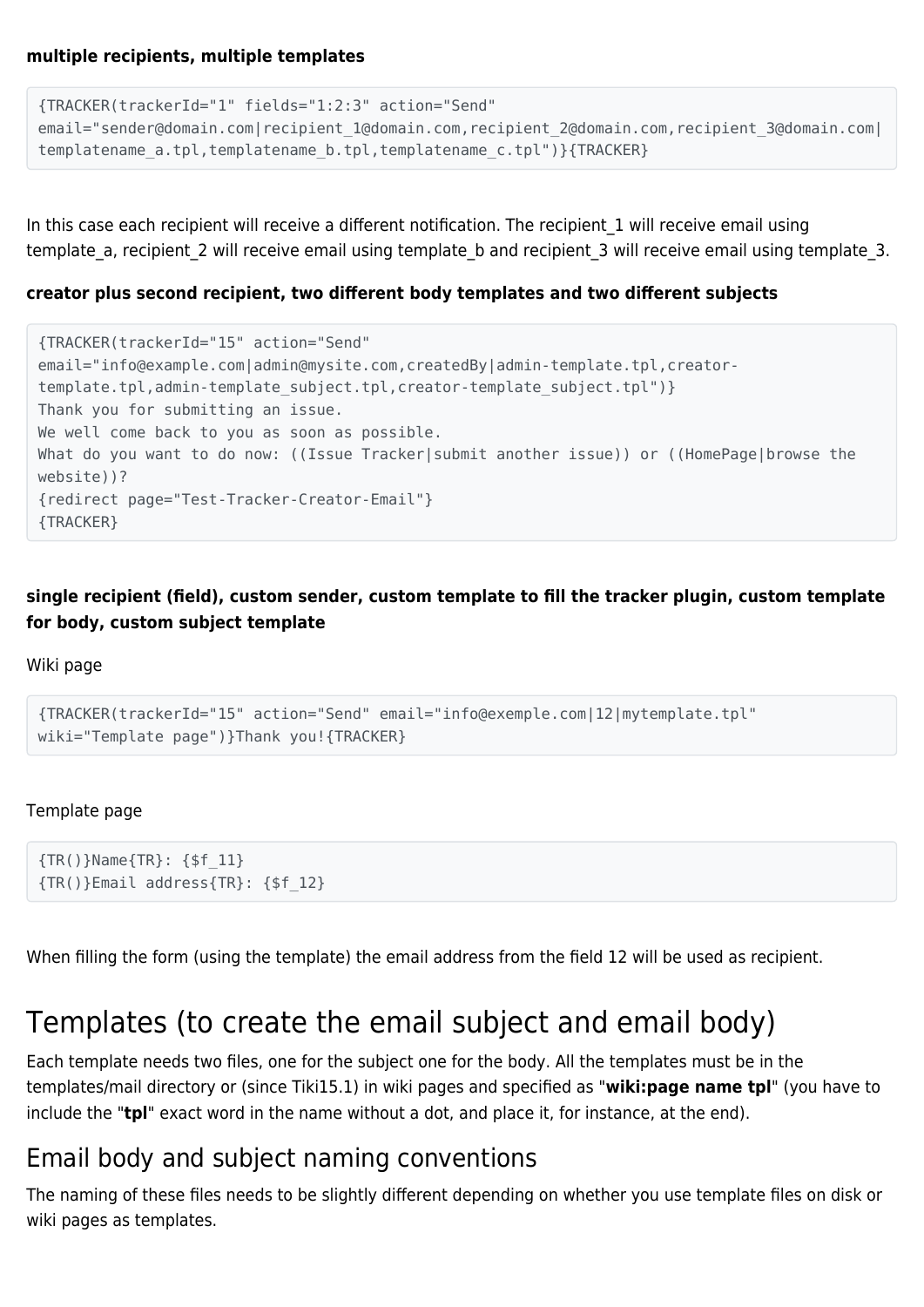### Template files on disk

If you want to use smarty template files on disk:

- body: "**mytemplate.tpl**"
- subject: "**mytemplate\_subject.tpl**"

Example:

```
{TRACKER(trackerId="1" fields="1:2:3" action="Send"
email="sender@domain.com|recipient@domain.com|mytemplate.tpl")}{TRACKER}
```
Note that you don't specify the subject template in the tracker plugin call, but the subject needs to exist with the corresponding name ("mytemplate subject.tpl" in this case) if you want to have the subject message customized.

#### Wiki pages as Smarty templates

If you want to use wiki pages as smarty templates:

- body: "**page name tpl**"
- subject: and "**page name subject tpl**" note that the tpl word (without a dot) needs to be prepended with the word "**subject** " (subject **and a space**)

Example:

```
{TRACKER(trackerId="1" fields="1:2:3" action="Send"
email="sender@domain.com|recipient@domain.com|wiki:page name tpl")}{TRACKER}
```
Note that you don't specify the subject template in the tracker plugin call, but the subject needs to exist with the corresponding name ("page name subject tpl" in this case) if you want to have the subject message customized.

### Subject template

```
Hello, the {tr}item{/tr} "{$f_name}" {tr}was modified at{/tr} {$server_name} in
{$mail_trackerName}
```
Where {\$f\_name} will be the content of the field name, {\$server\_name} is the domain name and {\$mail\_trackerName} is the tracker name.

### Body template

```
{tr}Hello,{/tr}
{tr}Title:{/tr} {$f_name}
```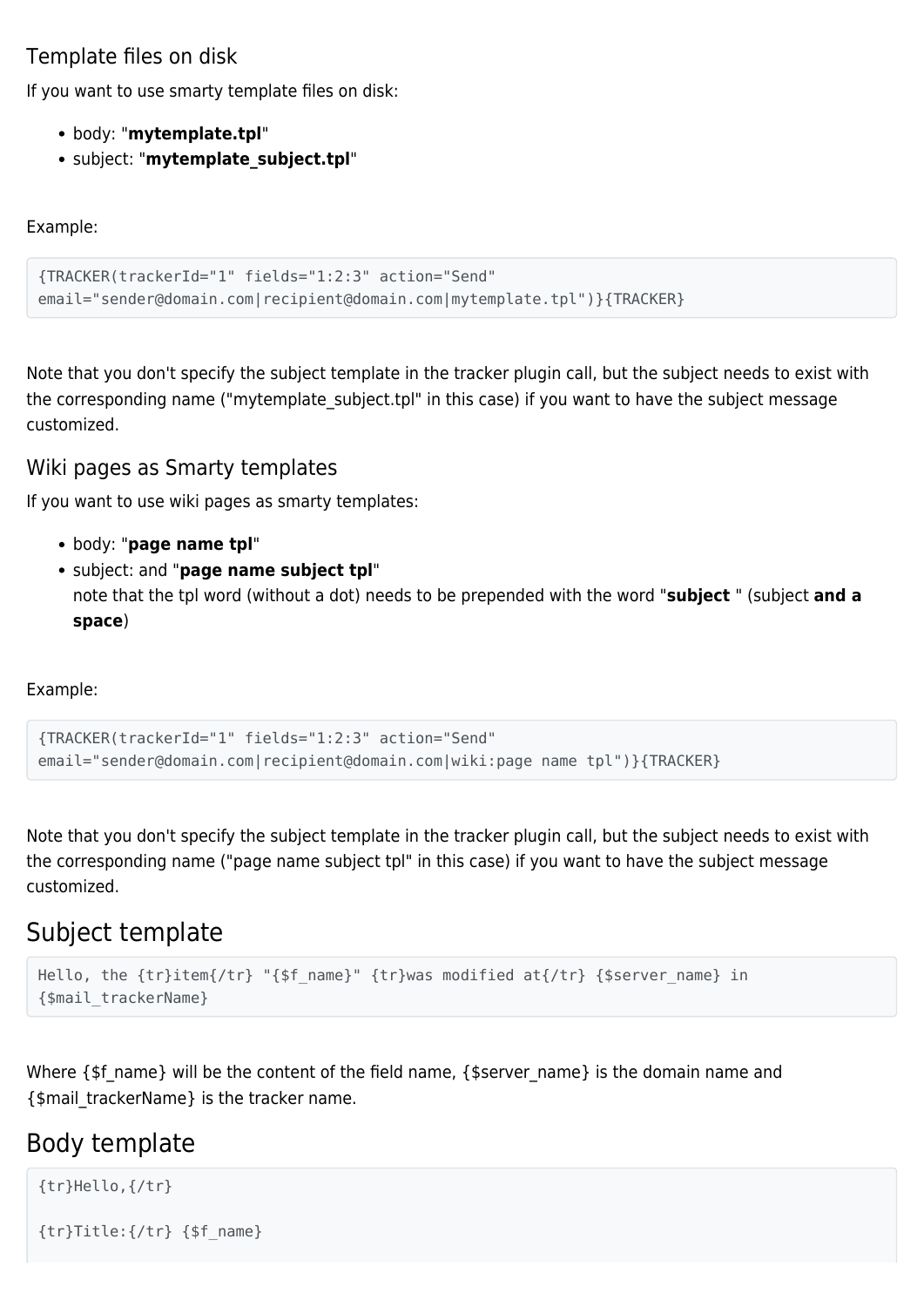{tr}Description:{/tr} {\$f\_description} {tr}View the tracker item at:{/tr}

{\$mail\_machine\_raw}/tiki-view\_tracker\_item.php?itemId={\$mail\_itemId}

### Template - variable list

Not all wiki variables work (pretty tracker syntax won't work).

#### \$mail\_date

The current timestamp

#### \$mail\_user User login

\$mail\_itemId The tracker itemId

\$mail\_item\_desc The item "title"

#### \$mail\_trackerId Tracker id

\$mail\_trackerName Tracker name

\$mail\_machine

URL of the request (example: https://doc.tiki.org/PluginTracker)

\$mail\_machine\_raw URL of the site root (example: https://doc.tiki.org)

\$server\_name

Server name (example: doc.tiki.org)

#### \$status

The item's new status (e.g. Open, Pending or Closed, translated)

#### \$f\_123 or \$f\_permanentName

Values of the fields

# Related pages

See also: